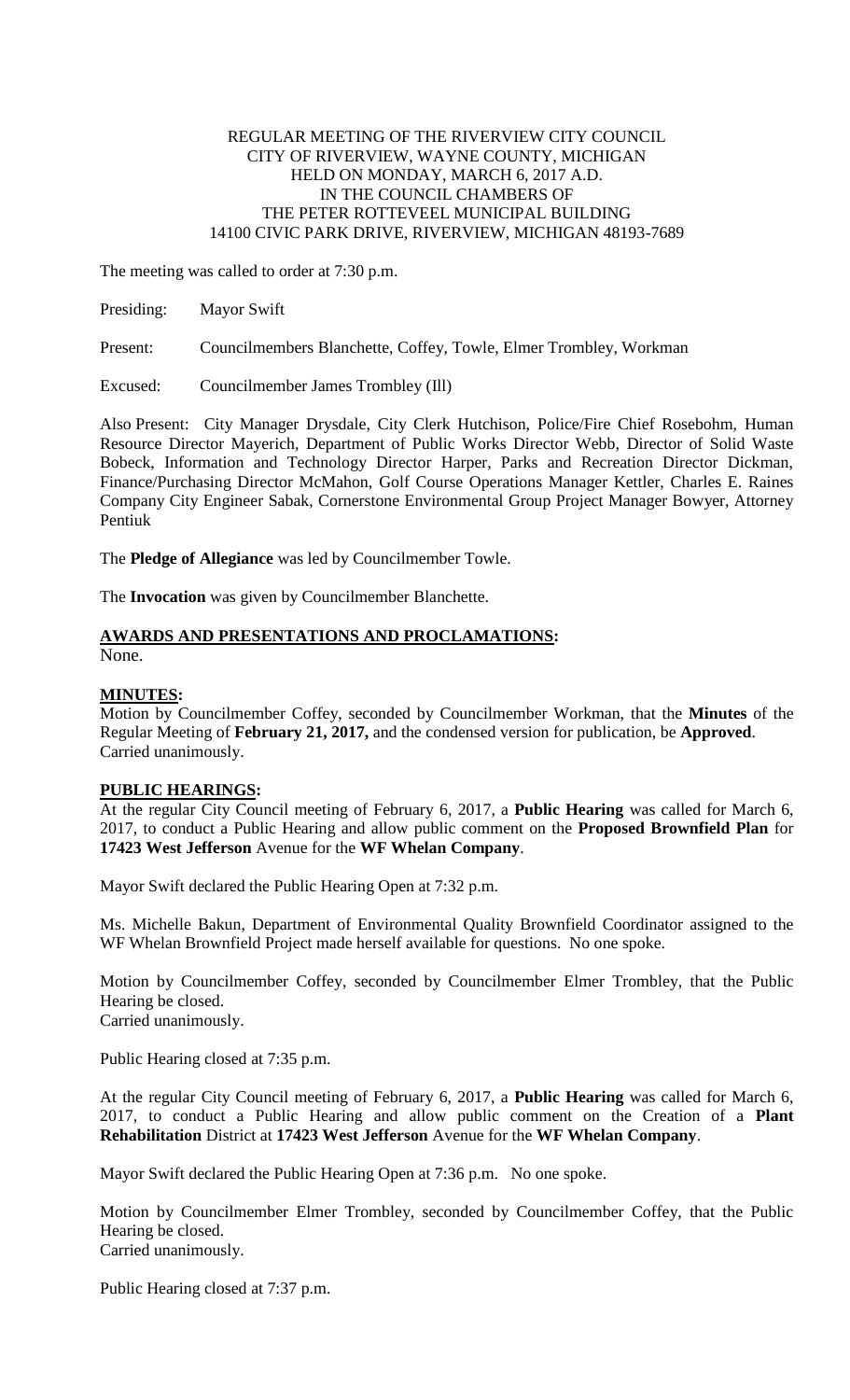#### **PUBLIC COMMENTS:**

At this time, the Mayor asked if anyone wished to address the City Council.

#### **ORGANIZATIONAL BUSINESS:**

None.

## **CONSENT AGENDA:**

Motion by Councilmember Coffey, seconded by Councilmember Workman, that the **Consent Agenda** be Approved as follows:

- Adopt Proposed **2017 Poverty Exemption Application**.
- Approve **Special Events** Application from **Metro City Church** for a 5K "**Water Run**" Fundraiser using City Property on May 6, 2017.
- Approve Budget Amendments as follows:

A.

|                      |                 | Current       | Amended       | Amendment or |
|----------------------|-----------------|---------------|---------------|--------------|
| !Description         | Account Number  | Appropriation | Appropriation | Change       |
| 12016/17 Golf Course |                 |               |               |              |
| Signage              | 584-542-991.045 | 9.500.00      | 0.00          | (9,500.00)   |
| Repair Parts         | 584-542-760.500 | 28,000.00     | 37.500.00     | 9,500.00     |

JUSTIFICATION: To transfer funding between the Signage and Repair Parts line items. The Golf Course would like to purchase some reels for their mowers and two new tires for their front end loader. B.

|                        |          |                                         |               | Current  |               | Amended  |        | Amendment or |
|------------------------|----------|-----------------------------------------|---------------|----------|---------------|----------|--------|--------------|
| ∣Description           |          | Account Number                          | Appropriation |          | Appropriation |          | Change |              |
| 2016/17 Golf Course    |          |                                         |               |          |               |          |        |              |
| Travel and Education   |          | 584-542-862.000                         |               | 5.000.00 |               | 3.000.00 |        | (2,000.00)   |
| Dues and Subscriptions |          | 584-542-802.000                         |               | 2.500.00 |               | 4.500.00 |        | 2.000.00     |
| II ICTIEIC A TIONI.    | trongfor | funding botway the Trevel and Education |               |          |               |          |        | and Duga and |

JUSTIFICATION: To transfer funding between the Travel and Education, and Dues and Subscriptions line items. The Golf Course will be using this funding to renew its liquor license. C.

| Description          | Account Number  | Current<br>Appropriation | Amended<br>Appropriation | Amendment or<br>Change |  |
|----------------------|-----------------|--------------------------|--------------------------|------------------------|--|
| 2016/17 Golf Course  |                 |                          |                          |                        |  |
| Maintenance Vehicles | 584-542-995.072 | 15.000.00                | 0.00                     | (15,000.00)            |  |
| Spreader             | 584-542-971.040 | 0.00                     | 15.000.00                | 15,000.00              |  |

JUSTIFICATION: To transfer funding between the Maintenance Vehicles and Spreader line items. The Golf Course feels that their current vehicles do not need to be replaced this year but that the spreader they have does need replacement.

Carried unanimously.

### **RESOLUTIONS:**

Motion by Councilmember Workman, seconded by Councilmember Blanchette, that Resolution No. 17- 10, Approve the **Downriver Sewage Disposal System Service Agreement** with the **Downriver Utility Wastewater Authority**, be Adopted.

### RESOLUTION NO. 17-10 RESOLUTION OF THE CITY OF RIVERVIEW TO APPROVE THE DOWNRIVER SEWAGE DISPOSAL SYSTEM SERVICE AGREEMENT WITH THE DOWNRIVER UTILITY WASTEWATER AUTHORITY

- WHEREAS, 1955 PA 233, as amended ("Act 233") authorizes an authority to acquire sewage disposal systems as defined within said act and to improve, enlarge, expand and operate such systems; and
- WHEREAS, by the terms of Act 233, the Downriver Utility Wastewater Authority ("DUWA"), and the cities of Belleville, Ecorse, Lincoln Park, River Rouge, Southgate, Wyandotte, Allen Park, Taylor, Dearborn Heights, Romulus, Riverview, and the Charter Townships of Van Buren and Brownstown ("Communities") are authorized to enter into a contract for the acquisition; improvement, enlargement or extension of a sewage disposal system and for the payment of the cost thereof by the Communities, with interest; and
- WHEREAS, the Parties have jointly agreed to allow the DUWA to operate the System and to acquire the System from the County of Wayne, a Michigan county corporation (the "County"); and
- WHEREAS, the System has undergone a major expansion and renovation as a result of U.S. Environmental Protection Agency ("EPA") and Michigan Department of Environmental Quality ("MDEQ") mandates which were set forth in a Consent Decree dated May 24, 1994 in the matter of USA, et al vs Wayne County Michigan, et al, Civil Action No. 87-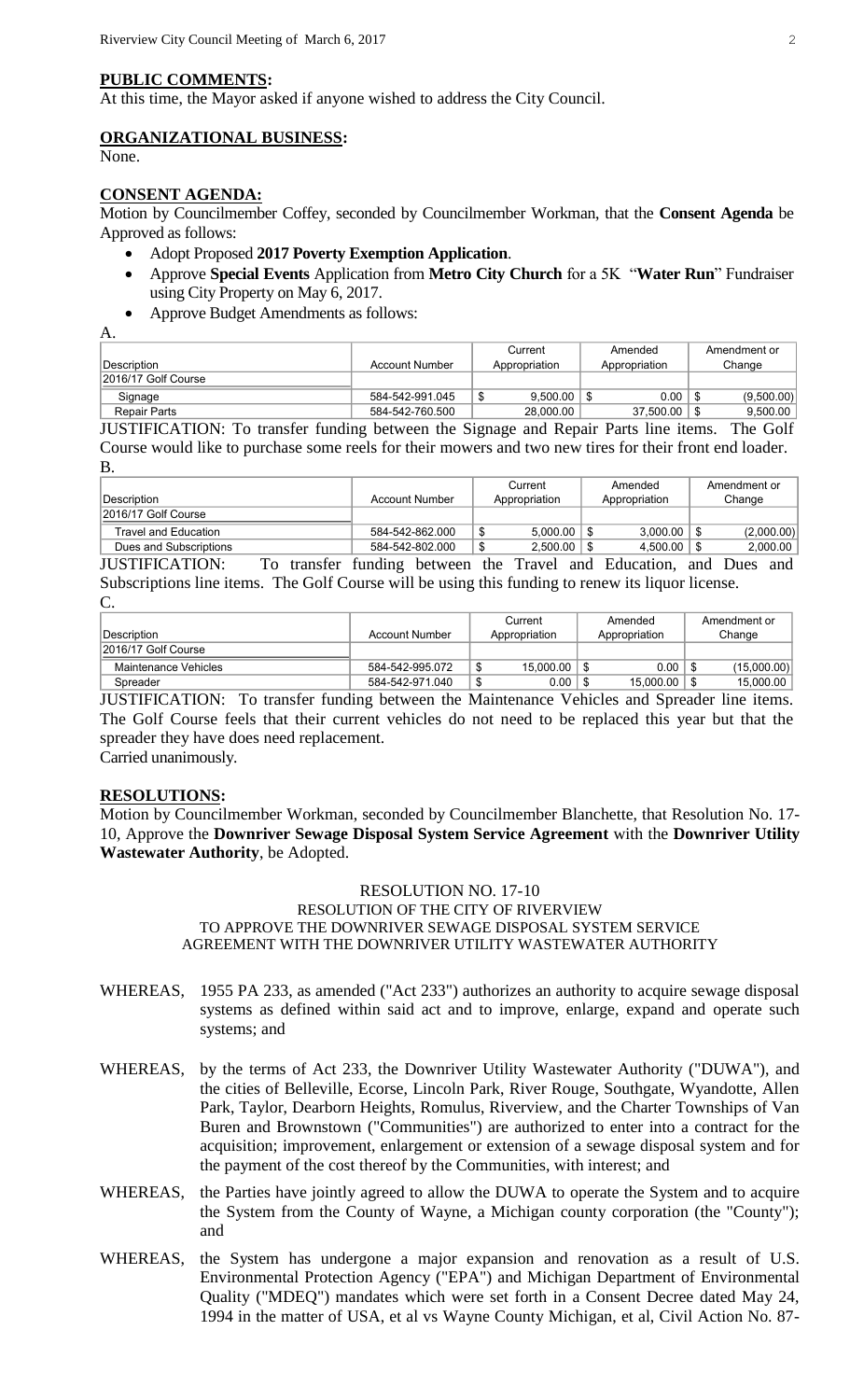70992, filed in the U.S. District Court - Eastern District of Michigan, Southern Division; and

- WHEREAS, as a result of said renovation and expansion, the County issued bonds in the aggregate amount of approximately \$285 million pursuant to a Financing Plan and Final Judgment entered in the above referenced matter on March 14, 1994; and the County and the Communities have pledged their full faith and credit in the support and payment of those bonds as provided for in the 1962 Contract; and
- WHEREAS, the Consent Decree was terminated by Court Order on November 28, 2005; and
- WHEREAS, subsequent to the acquisition of the System, the Parties have agreed to enter into a new service agreement, a copy of which is attached hereto as Exhibit A, for the management, operation and, if necessary, the expansion of a System, to transport, treat, and dispose of Wastewater; and
- WHEREAS, the Parties agree that certain responsibilities and functions regarding overall management of the System as specified in the service agreement shall be transferred from the County to the DUWA and the Parties agree that the DUWA Board of Commissioners shall supervise implementation of this Agreement, through which the Parties will exercise their shared decision making authority over the specified matters.
- NOW, THEREFORE, BE IT RESOLVED that the City of Riverview ("municipality") hereby agrees that:
	- 1. The Service Agreement between the DUWA, the municipality and the Communities, Exhibit A, is hereby approved, and the appropriate administrative official of the municipality is hereby authorized to execute the agreement; and
	- 2. It is hereby acknowledged and agreed that, in accordance with Act 233 and as stated in Section 5.02 of the attached Service Agreement, the municipality irrevocably pledges and assigns an amount not to exceed twenty-five percent (25%) of the funds derived from the State Sales Tax levied, pursuant to law, and from time to time returned to that Community pursuant to Section 10 of Article IX of the Michigan Constitution of 1963, to pay that Community's contractual obligations under this Agreement; and the municipality authorizes and directs the County Treasurer or any other official charged with disbursement of said funds to withhold and pay over to DUWA sufficient monies to make up any deficiencies of the municipality's obligations under the Service Agreement.

ON MOTION OF Councilmember Workman, SUPPORTED BY Councilmember Blanchette, The foregoing Resolution was ADOPTED by the following vote:

AYES: Mayor Swift, Councilmembers Blanchette, Coffey, Towle, Elmer Trombley, Workman NAYS: None ABSENT: Councilmember James Trombley ATTEST:

# Andrew M. Swift, Mayor

\_\_\_\_\_\_\_\_\_\_\_\_\_\_\_\_\_\_\_\_\_\_\_\_\_\_\_\_\_\_\_\_\_\_\_\_\_\_\_\_\_\_

I, Cynthia M. Hutchison, Clerk for the City of Riverview, hereby certify that the foregoing is a true and accurate copy of a Resolution adopted by the City Council for the City of Riverview, at a regular meeting held on the 6<sup>th</sup> day of March, 2017, and that said meeting was conducted and public notice of said meeting was given pursuant to and in full compliance with the Open Meeting Act, being Act 267, Public Acts of Michigan, 1976, and that the minutes of said meeting were kept and will be or have been available as required by said Act.

 $(S E A L)$ 

### Cynthia M. Hutchison, City Clerk

\_\_\_\_\_\_\_\_\_\_\_\_\_\_\_\_\_\_\_\_\_\_\_\_\_\_\_\_\_\_\_\_\_\_\_\_

# **ADMINISTRATION:**

Motion by Councilmember Blanchette, seconded by Councilmember Elmer Trombley, that Authorization for Execution of **Addendum Extending Agreement** for **Environmental Engineering Services** with **Cornerstone,** a **Tetra Tech** Company, for a **six-year** period with increases of one and a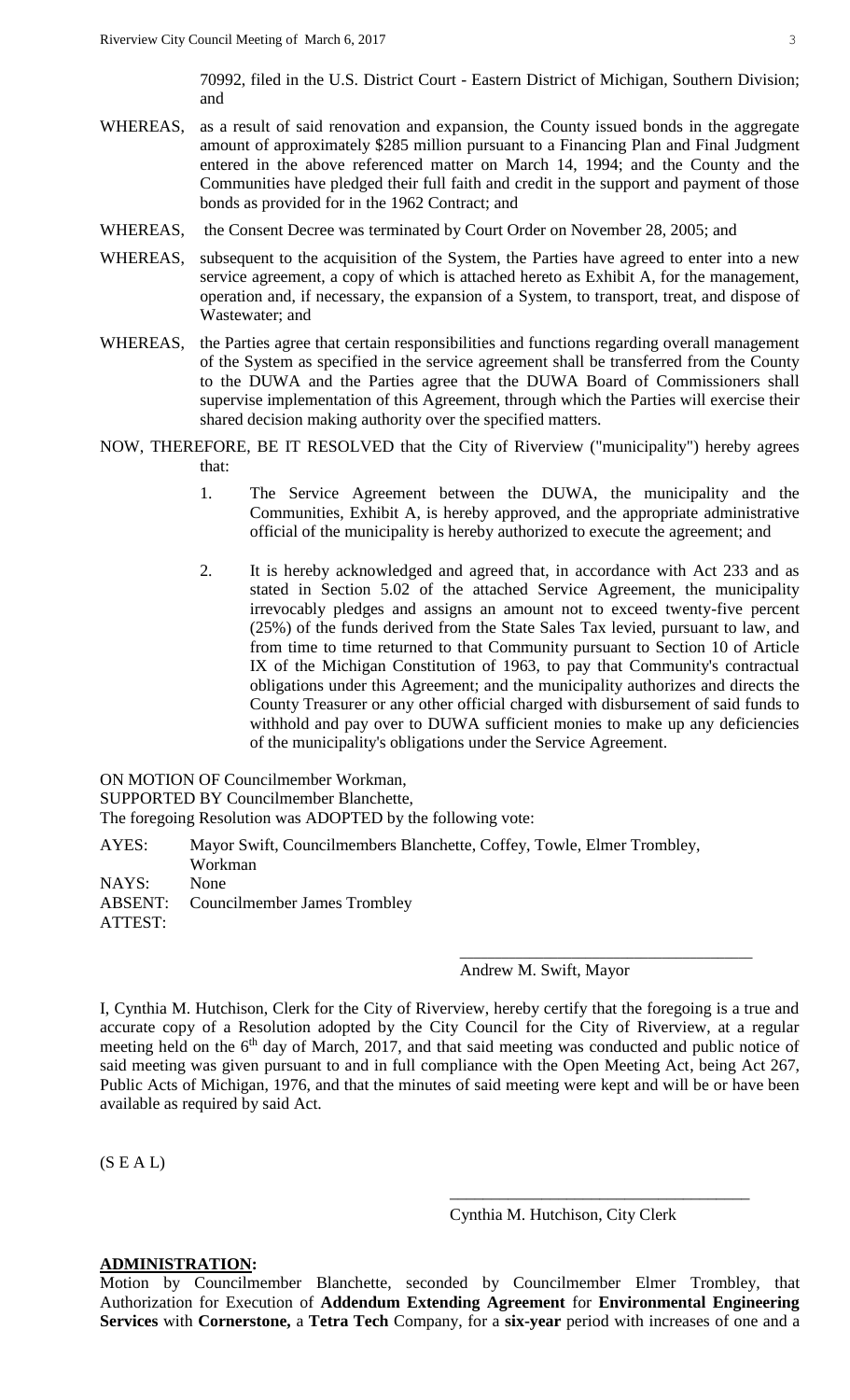half percent (**1.5%)** in **2017-2018,** two percent (**2%**) in **2018-2019** and a percentage increase in rate equal to the consumers price index **not to exceed** three percent **(3%**) for **all remaining years** of the contract, as recommended by the Land Preserve Committee and the Environmental Engineering Committee in their meetings held on February 13, 2017, be Approved. Carried unanimously.

### **ORDINANCES:**

Motion by Councilmember Workman, seconded by Councilmember Elmer Trombley, that the City Clerk be Authorized to give the **Second Reading**, by title only, of Proposed Ordinance **No. 692** – Amend the City of Riverview Code of Ordinances Chapter 22 "Environment – **Regulating Donation Boxes** within the City. Carried unanimously.

#### PROPOSED ORDINANCE NO. 692

AN ORDINANCE TO AMEND THE CODE OF ORDINANCES FOR THE CITY OF RIVERVIEW BY THE ADDITION OF ARTICLE IX "DONATION BOXES", TO CHAPTER 22 "ENVIRONMENT", TO INSURE MINIMUM REQUIREMENTS FOR PLACEMENT AND MAINTENANCE OF DONATION BOXES TO PREVENT BLIGHT.

## THE CITY OF RIVERVIEW ORDAINS:

ARTICLE I: AMENDMENT: That Article IX "Donation Boxes" be added to Chapter 22 "Environment" to hereafter read as follows:

### CHAPTER 22 ENVIRONMENT ARTICLE IX. DONATION BOXES

Sec. 22-320. – Intent and definitions.

- (a) The donation boxes ordinance is intended to be a regulatory ordinance in the public's health, safety and welfare for the protection of all citizens who use donation boxes. The intent of this ordinance is to impose restrictions and conditions on all donation boxes in the city so that they are, and remain, clean, safe and do not create hazards to pedestrians and to vehicular traffic. The article is passed under the city's regulatory authority pursuant to MCLA 117.4 et seq., and the Riverview City Charter.
- (b) Definitions:

*Donation box* means any metal container, receptacle, or similar device that is located on any parcel or lot of record within the city and that is used for soliciting and collecting the receipt of clothing, household items, or other salvageable personal property. This term does not include recycle bins for the collection of recyclable material, any rubbish or garbage receptacle or any collection box located within an enclosed building.

*Director* means the Director of Building and Engineering for the City of Riverview.

*Operator* means a person who owns, operates or otherwise is in control of donation boxes to solicit collections of salvageable personal property.

*Permittee* means a person over 18 years of age or an entity who is issued a permit authorizing placement of donation box(es) on real property.

*Property owner* means the person who is an owner of real property where the donation box(es) are located.

*Real property, property or land* means a lot of record located in the City of Riverview.

### Sec. 22-321. – Donation box permit.

No later than 90 days from the effective date of this ordinance, no person shall place, operate, maintain or allow any donation box on any real property without first obtaining an annual permit issued by the Department of Building and Engineering ("department"), to locate a donation box.

Sec. 22-322. – Application for a permit.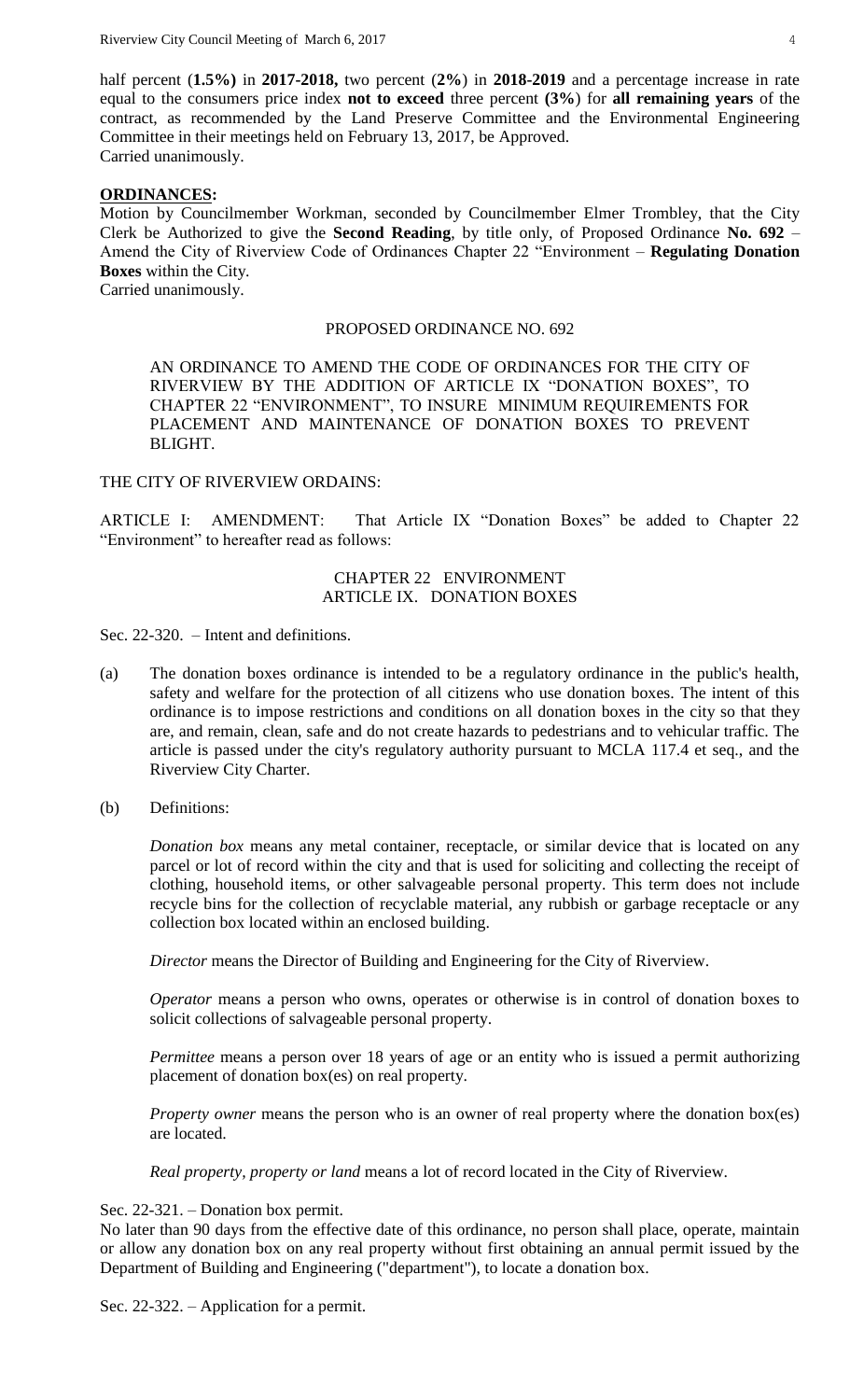- (a) Any person desiring to secure a permit shall make an application to the Department of Building and Engineering.
- (b) A permit shall be obtained for each donation box(es) proposed. Combining fees for donation box(es) located on a lot of record may be addressed in the fee resolution.
- (c) The application for a permit shall be upon a form provided by the department and be signed by an individual who is an officer, director, member or manager of an entity applicant. The applicant shall furnish the following information:
	- (1) Name, address and email of all partners or limited partners of a partnership applicant, all members of an LLC applicant, all officers and directors of a non-publicly traded corporation applicant, all stockholders owning more than five percent of the stock of a non-publicly traded corporate applicant, and any other person who is financially interested directly in the ownership or operation of the business, including all aliases.
	- (2) Date of birth of individuals and date of establishment of an entity or the birthdate of an individual applicant.
	- (3) Whether the applicant has previously received a permit for a donation box in the city or operates a donation box or similar type receptacle without a permit in the city.
	- (4) The name, address, email and telephone number of a contact person for all matters relating to a donation box located in the city.
	- (5) The physical address of the real property where the donation box is proposed to be located.
	- (6) A scaled drawing sufficient to illustrate the proposed location of the donation box on the real property, the dimensions of the proposed donation box and that the location complies with all code requirements.
	- (7) If not the owner of the real property, an affidavit from the property owner providing written permission to place the donation box(es) on the property, as well as an acknowledgment from the property owner of receipt of a copy of this article, shall be provided on a form provided by the director. For purposes of this subsection, the affidavit and acknowledgment may be executed by an individual who is an officer, director, member or manager of an entity owning the property.
	- (8) A nonrefundable fee in an amount established by resolution of city council.
	- (9) Proof of general liability insurance no less than \$1million per occurrence.
- (d) Within ten days of receiving an application for a permit, the Community Development Director ("director") shall notify the applicant whether the permit is granted or denied. If the director denies an application, the director shall state in writing the specific reason(s) for denial.
- (e) No person to whom a permit has been issued shall transfer, assign or convey such permit to another person or legal entity.
- (f) A person shall be issued a permit by the director if the requirements of this article are satisfied.

Sec. 22-323. – Requirements for a permit.

A permittee shall operate and maintain, or cause to be operated and maintained, all donation boxes located in the city for which the permittee has been granted a permit as follows:

- (1) Donation boxes shall be metal and be maintained in good condition and appearance with no structural damage, holes or visible rust and shall be free of graffiti.
- (2) Donation boxes shall be locked or otherwise secured in such a manner that the contents cannot be accessed by anyone other than those responsible for the retrieval of the contents.
- (3) Donation boxes shall have, at minimum, one-half-inch type visible from the front of each donation box the name, address, email, website and phone number of the operator, as well as whether the donation box is owned and operated by a for profit company or a not for profit company. The donation box shall not have information, advertising or logos other than those relating to the operator.
- (4) Donation boxes shall be serviced and emptied as needed, but at least every 30 days.
- (5) The permittee and property owner shall maintain, or cause to be maintained, the area surrounding the donation boxes, free from any junk, debris or other material. The property owner shall be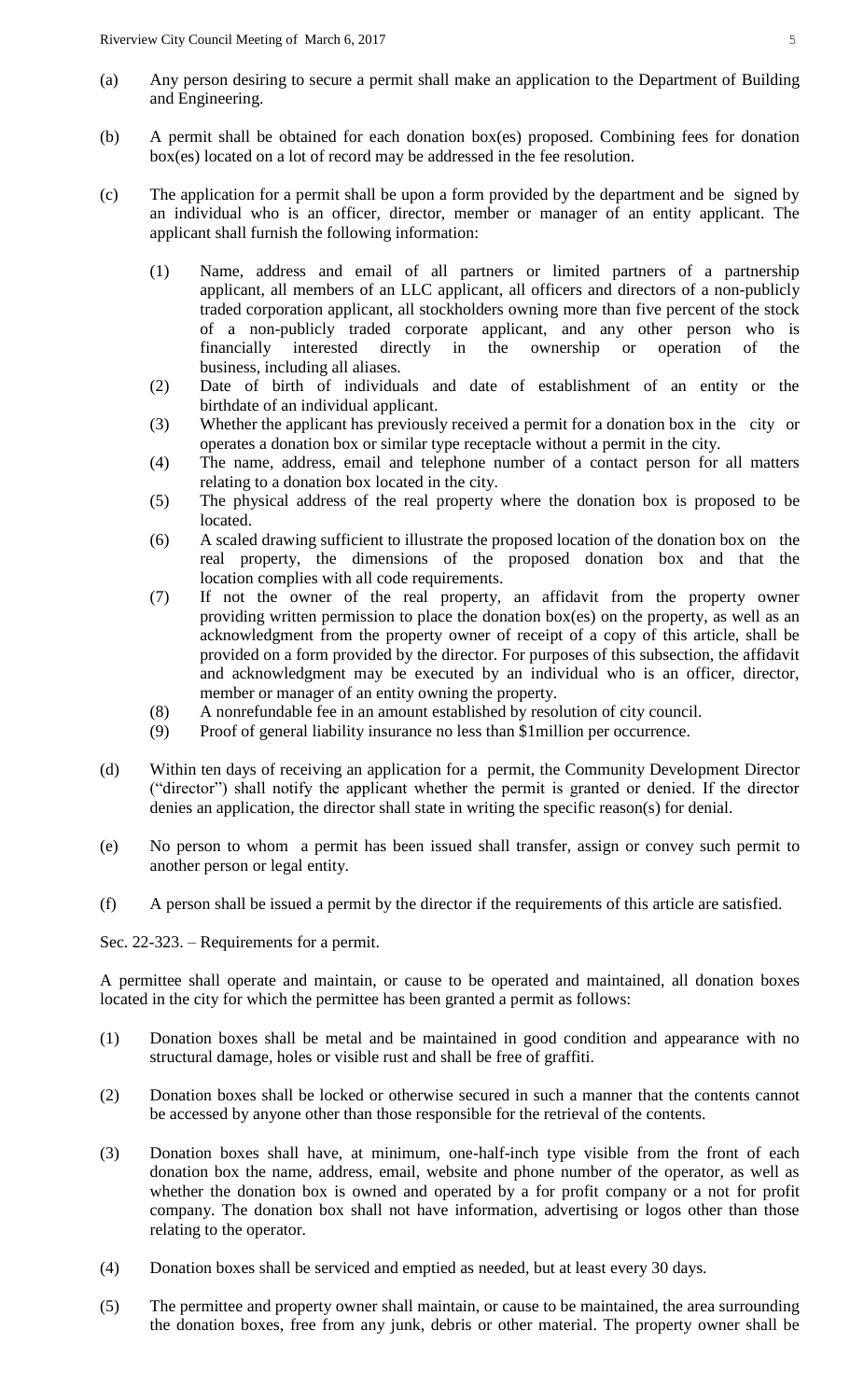responsible to the extent provided by law for the city's cost to abate any nuisance, in accordance with the City Code.

- (6) Donation boxes shall:
	- a. Not be permitted on any land used for residential purposes;
	- b. Not be permitted on any unimproved parcel, nor where the principal use of the land has been closed or unoccupied for more than 30 days;
	- c. Not be less than 1,000 feet from another donation box as measured along a straight line from one box to the other. Notwithstanding this separation requirement, up to two donation boxes on a single lot of record are permitted if the two donation boxes are side by side and are no more than one foot apart;
	- d. Not exceed seven feet in height, six feet in width and six feet in depth;
	- e. Not cause a visual obstruction to vehicular or pedestrian traffic;
	- f. Not be placed closer than ten feet from:
		- (i) a public or private sidewalk except that this provision does not apply to a private sidewalk as long as the private sidewalk maintains a five-foot clearance;
		- (ii) a public right-of-way;
		- (iii) a driveway; or
		- (iv) a side or rear property line of adjacent property used for residential purposes;
	- g. Not cause safety hazards with regard to a designated fire lane or building exit;
	- h. Not:
		- (i) interfere with an access drive, off-street parking lot maneuvering lane and/or required off-street parking space to an extent which would cause safety hazards and/or unnecessary inconvenience to vehicular or pedestrian traffic;
		- (ii) encroach upon an access drive, off-street parking lot maneuvering lane and/or required off-street parking space; and
	- i. Be placed on a level, hard (asphalt or concrete) paved, dust-free surface.

Sec. 22-324. – Term of permit and renewal of permit.

- (a) The permit year shall begin on January 1 in each year and shall terminate on December 31 of the same calendar year. An annual permit issued between December 1 and December 31 of any year shall expire on December 31 of the calendar year next following issuance thereof.
- (b) A donation box permit shall be renewed annually. The application for renewal must be filed not later than 30 days before the permit expires. The application for renewal shall be upon a form provided by the director.
- (c) The director shall either approve or deny the renewal of a permit within ten days of receipt of the complete renewal application and payment of the renewal fee. Failure of the director to act before expiration of the permit shall constitute approval of the renewal of the permit.
- (d) A permit renewal fee set by resolution of the city council shall be submitted with the application for renewal.
- (e) Prior to expiration of the permit, the permittee may voluntarily cancel the permit by notifying the director in writing of the intent to cancel the permit. The permit shall become void upon the director's receipt of a written notice of intent to cancel the permit.
- (f) The director shall approve the renewal of a permit if the director finds that no circumstances existed during the term of the permit which would cause a violation to exist, and that at the time of submission of the application for renewal, or at any time during the renewal of the application for renewal, there were not circumstances inconsistent with any finding required for approval of a new permit. Any permittee whose permit has been revoked shall be denied renewal of the permit for the subsequent calendar year.
- (g) If the permit expires and is not renewed, the donation box(es) must be removed from the real property within a maximum of ten days after expiration of the permit.

Sec. 22-324. – Revocation of permit, removal of donation boxes and liability.

(a) The director shall have the right to revoke any permit issued hereunder for a violation of this ordinance. Any of the grounds upon which the director may refuse to issue an initial permit shall also constitute grounds for such revocation. In addition, the failure of the permittee to comply with the provisions of this ordinance or other provisions of this Code or other law shall also constitute grounds for revocation of the permit. The director shall provide a written notification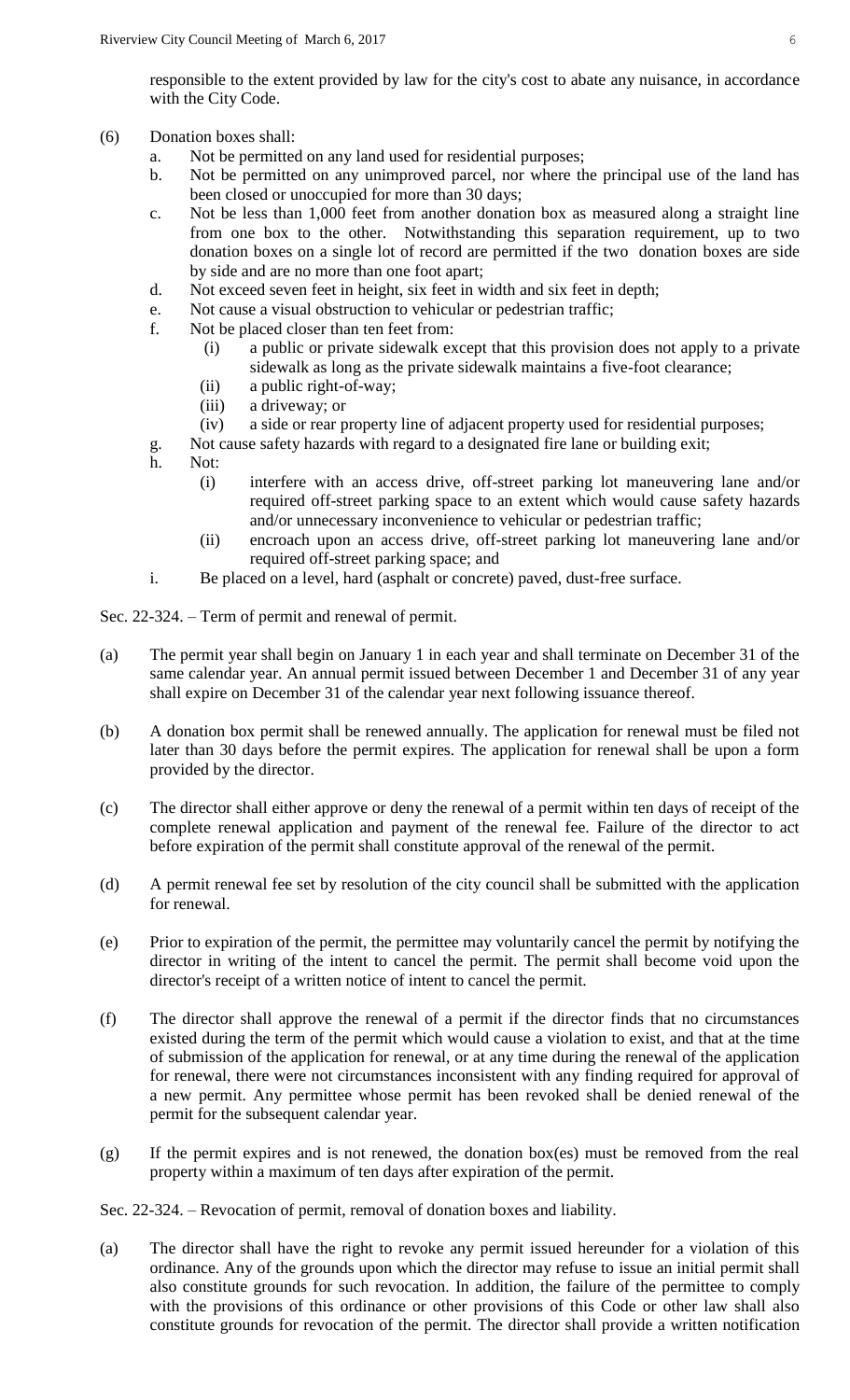to the permittee and property owner stating the specific grounds for a revocation and a demand for correction and abatement. The notice shall allow a maximum of ten days from mailing of the notice to correct or abate the violation. Upon failure to make the correction or abatement, the permit shall be revoked by the director and, thereafter, the permittee shall not be eligible for a permit on the property for the subsequent calendar year.

- (b) Upon revocation, the donation box shall be removed from the real property within ten days and, if not so removed within the time period, the city may remove, store or dispose of the donation box at the expense of the permittee and/or real property owner. All costs associated with the removal of the donation box incurred by the city, or the city's contractor shall be the responsibility of the property owner. If such obligation is not paid within 30 days after mailing of a billing of costs to the property owner, the city may place a lien upon such real property enforceable as a tax lien in the manner prescribed by the general laws of this state against the property and collected as in the case of general property tax. If the same is not paid prior to the preparation of the next assessment roll of the city, the amount shall be assessed as a special tax against such premises on the next assessment roll and collected thereunder.
- (c) A permit for a donation box may be revoked if any governmental authority or agency determines that the donation box has violated the Michigan Consumer Protection Act and/or the Charitable Organizations and Solicitations Act.

Sec. 22-326. – Appeal to planning commission.

Any person aggrieved by the decision rendered by the director in granting or denying an application for a permit under this ordinance or in revoking a permit issued under this ordinance may appeal the decision to the planning commission. The appeal shall be made by filing a written notice thereof with the Department of Building and Engineering setting forth the grounds for the appeal not later than ten days after receiving notice of the decision of the director. The planning commission may grant relief if the applicant presents clear and convincing evidence that there was an error in the decision of the director.

Sec. 22-327. – Penalty and remedies.

- (a) In addition to revocation of permit pursuant to Section 326, any person violating the provisions of this ordinance is guilty of a civil infraction.
- (b) In addition to the penalty provided in subsection (a) of this section, any condition caused or permitted to exist in violation of the provisions of this ordinance, or any ordinance, shall be deemed a new and separate offense for each day that such condition continues to exist.
- (c) Nothing in this ordinance shall prevent the city from pursuing any other remedy provided by law in conjunction with or in lieu of prosecuting persons under this section for violation of this ordinance.
- (d) The real property owner and permittee shall be jointly and severally liable for each violation and for payment of any fine and costs of abatement.
- (e) No fines shall be imposed for a violation of this ordinance until 90 days after its effective date. All donation boxes existing at the effective date of the article shall apply for a permit as required herein within 30 days of the effective date. Any donation boxes not in compliance with this ordinance after 90 days of the effective date shall be subject to all remedies for violation as provided herein.

ARTICLE II. Penalty: A person violating this ordinance shall be punished in accordance with Section 1-8 of the Code of Ordinances of the City of Riverview, unless a different penalty is expressly provided in this ordinance.

ARTICLE III. Severability: Should any word, sentence, phrase or any portion of this Ordinance be held in a manner invalid by any Court of competent jurisdiction or by any agency having authority to do so for any reason whatsoever, such holding shall be construed and limited to such word, sentence, phrase or any portion of the Ordinance held to be invalid and shall not be construed as affecting the validity of any remaining words, sentence, phrases or portions of the Ordinance.

ARTICLE IV. Conflicting Ordinances: All prior existing ordinances adopted by the City of Riverview inconsistent or in conflict with the provisions of this Ordinance are, to the extent of such conflict or inconsistency, hereby expressly repealed.